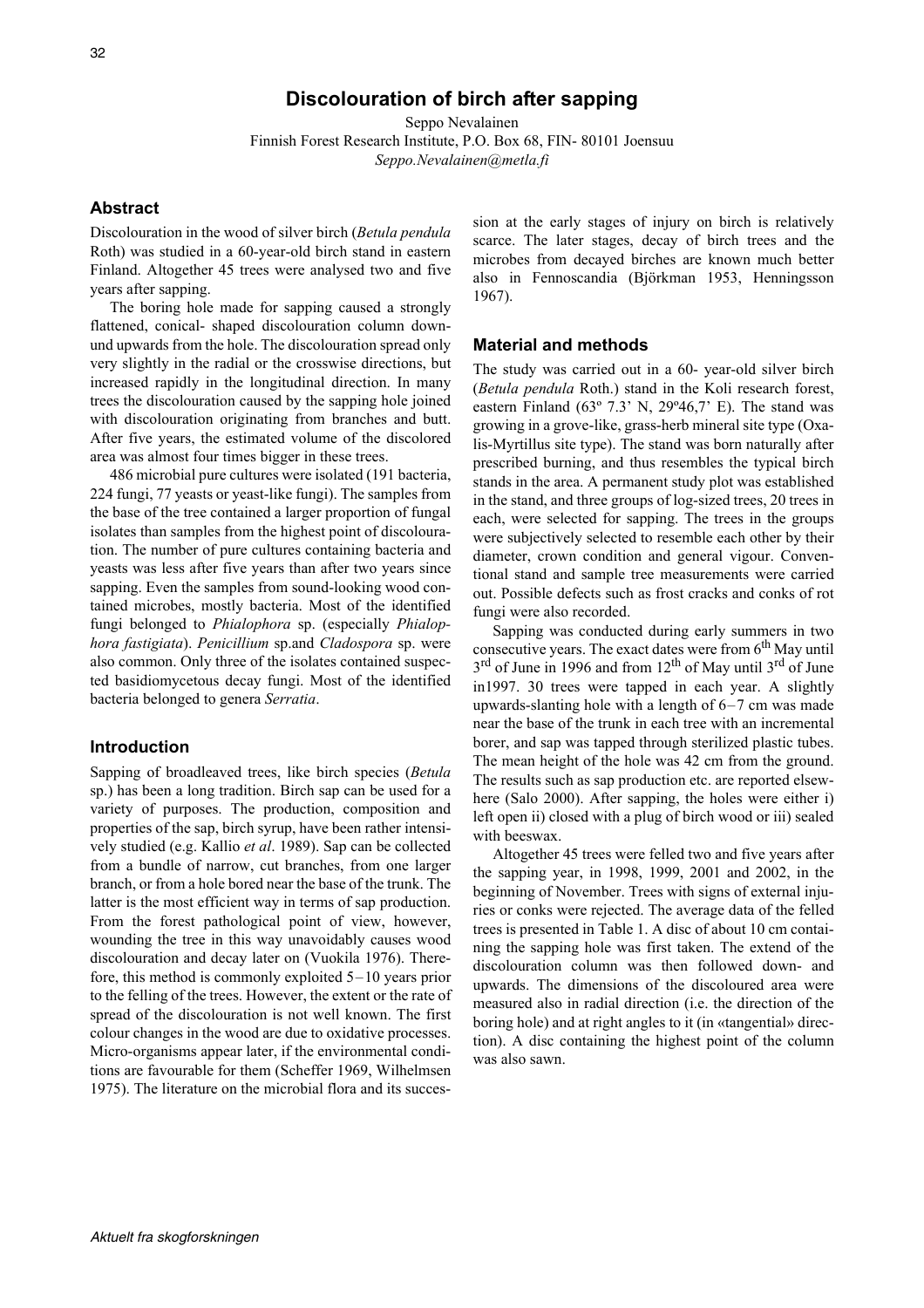Table 1. Average data of the felled sample trees.

| Year of<br>felling | <b>Years from</b><br>sapping | Dbh. cm | Volume, $dm^3$ | Height,m | Crown base<br>height, m | Crown<br>width, dm | Number of<br>trees |
|--------------------|------------------------------|---------|----------------|----------|-------------------------|--------------------|--------------------|
| 1998               |                              | 25.54   | 542.98         | 23.08    | 10.12                   | 56.00              | 14                 |
| 1999               |                              | 24.18   | 495.43         | 23.30    | 10.41                   | 56.90              | 10                 |
| 2001               |                              | 20.67   | 360.60         | 22.62    | 10.41                   | 47.50              | 10                 |
| 2002               |                              | 22.70   | 436.66         | 23.16    | 11.44                   | 51.91              | 11                 |

In the laboratory the two discs were aseptically dissected, and small chips of wood were cultured on malt extract agar for the isolation of microbes. The samples were taken from discolored wood just above the hole (sample a), from soundlooking wood at the same height (sample b) and near the highest point of the discolouration (sample c). The microbes were grouped, and some of the groups were identified morphologically using the identifications and descriptions e.g. in Cole & Kendrick 1973, Domsch *et al*. 1983 and Wang & Zabel 1990. Some bacterial cultures were identified by the VTT Technical Research Centre of Finland using the Riboprinter method (DuPont Qualicon, USA).

#### **Results**

#### *Discolouration*

The boring hole made for sapping caused a very narrow, strongly flattened, conical- shaped discolouration column strongly flattened, conical- shaped discolouration column<br>down- and upward from the hole. In most cases, the disco-<br>or redial dimensions after two and five years (Eig. 1). The



*Fig. 2. Schematic presentation of the width of the discolouration column at different heights from the sapping hole. A. Radial direction B. Tangential direction*



*Fig. 1. A typical discolouration at the height of the boring hole, five years from sapping. The discolored area has spread a little in the radial and tangential directions.*

– or radial dimensions after two and five years (Fig. 1). The

dimensions increased greatly, and statistically significantly, in the vertical direction between the dates (Tables 2 and 3). The column was at its widest at the height of the boring hole, narrowing quickly downwards- and also upwards within a distance of 60–70 cm. The typical shapes of the discolouration column caused by the sapping hole after five years are described schematically in Fig. 2.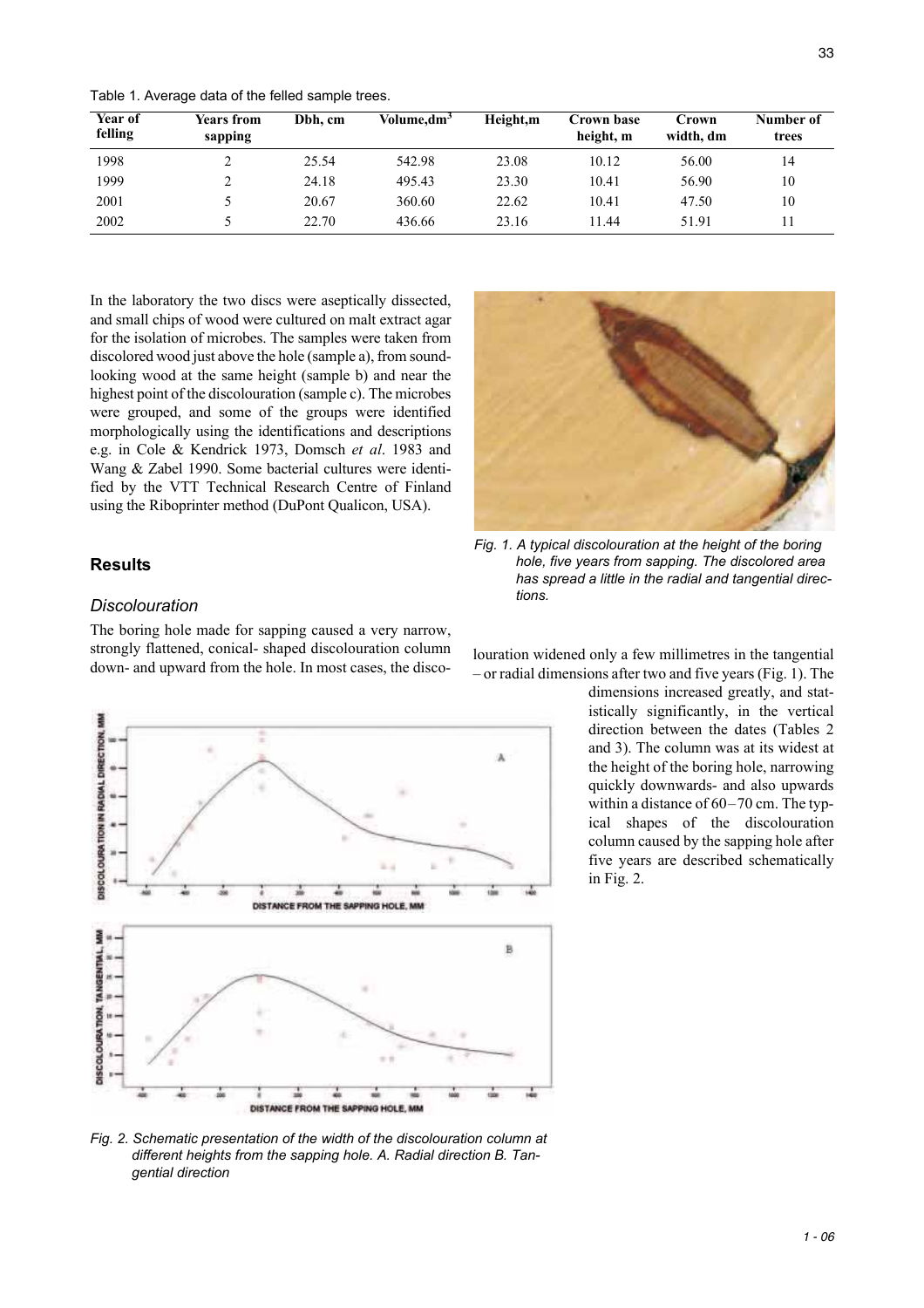| Time                  | Dimensions of discolouration, mean $\pm$ s.d.            |               |                                            |                      |  |  |
|-----------------------|----------------------------------------------------------|---------------|--------------------------------------------|----------------------|--|--|
|                       | Height, cm<br>Width, radial, cm<br>Width, tangential, cm |               | Volume of discolored area, cm <sup>3</sup> |                      |  |  |
| 2 years after sapping | $109.3 \pm 93.2$                                         | $4.7 \pm 1.8$ | $1.9 \pm 13$                               |                      |  |  |
| 5 years after sapping | $245.0 \pm 243.5$                                        | $6.6 \pm 2.3$ | $2.3 \pm 1.3$                              | $7152.1 \pm 11672.8$ |  |  |
| M-W U significance    | 0.004                                                    | 0.013         | 0.059                                      |                      |  |  |

Table 2. Dimensions of discolouration two and five years after sapping. Data: all felled sample trees.

In 15 trees (33.3 %) the discolorated area was quite wide, sometimes also near the base of the trunk. Without exception, these were the cases where discolouration originating from branches/ branch stubs or butt of the tree joined the discolouration caused by the sapping hole. This phenomenon complicated the analyses and caused much variation in the dimensions of the discolouration. All the dimensions of the discoloured area were much smaller in the trees in which the discolouration originated from the tapping hole alone. For instance, the estimated volume of the area was 16 x smaller in these trees (Table 3).

Table 3. Dimensions of the discolouration five years after sapping.

| Origin of                      | Discolouration five years after sapping, mean $\pm$ s.d |                   |                       |                                             |  |  |
|--------------------------------|---------------------------------------------------------|-------------------|-----------------------|---------------------------------------------|--|--|
| discolouration                 | Height, cm                                              | Width, radial, cm | Width, tangential, cm | Volume of discoloured area, cm <sup>3</sup> |  |  |
| Sapping + branches and<br>butt | $402.9 \pm 309.8$                                       | $8.1 \pm 1.8$     | $3.1 \pm 1.5$         | $15433 \pm 444.4$                           |  |  |
| Only from the sapping<br>wound | $126.5 \pm 47.9$                                        | $3.7 \pm 0.9$     | $1.3 \pm 5.4$         | $941.4 \pm 238.4$                           |  |  |

There were some differences in the dimensions of the discolouration according to the closing method. Due to the difficulties described in the previous chapter, these could not be analysed reliably in all trees. Therefore, the differences between the closing methods were not statistically significant after five years (Table 4).

Table 4. The dimensions of the discolouration by different closing method, five years after sapping

| <b>Closing method</b>      | Dimensions of the discolouration (in mm) 5 years after sapping |                         |                             |  |  |  |
|----------------------------|----------------------------------------------------------------|-------------------------|-----------------------------|--|--|--|
|                            | Mean height                                                    | Width, radial direction | Width, tangential direction |  |  |  |
| Control                    | 1178                                                           | 36                      | 14                          |  |  |  |
| Wood                       | 1637                                                           | 63                      | 22                          |  |  |  |
| $Wood + wax$               | 1095                                                           | 74                      | 33                          |  |  |  |
| Kruskal- Wallis Chi-Square | .831                                                           | 3.568                   | .695                        |  |  |  |
| K-W significance           | .660                                                           | .168                    | .707                        |  |  |  |

## *Microbes*

486 microbial pure cultures were obtained (191 bacteria, 224 fungi, 77 yeasts or yeast-like fungi). The greatest change between the two dates of sampling (two and five years after sapping) was the reduction in the number of cultures containing bacteria (from 183 to 65 cultures). The number of cultures containing fungi also reduced slightly, from 122 to 102. The numbers containing yeasts or yeastlike fungi were 44 and 33, respectively. After five years,

90 % the a- samples (samples from the discoloured wood just above the boring hole) contained fungi. Even the bsamples (from sound-looking wood) contained microbes, mostly bacteria, although over 40 % of them were sterile (Table 5). After five years, only 3 % of the cultures contained fungi, which were suspected to be decay fungi. These were found in trees with discolouration originating from branches.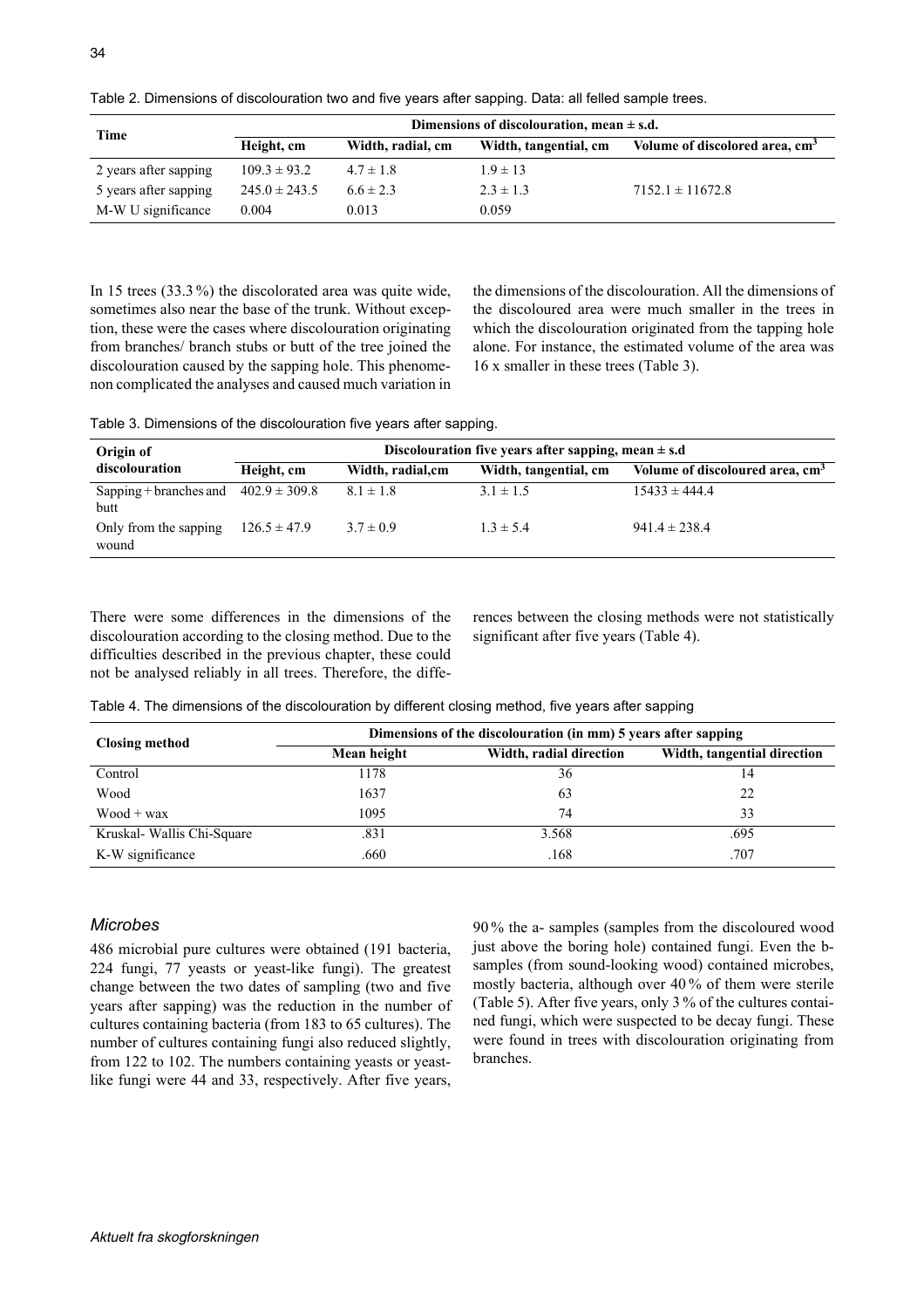Table 5. Proportion of microbial groups in different sampling points (a, b,c)\*.

|          | 2 years after sapping            |     |     | 5 years after sapping |     |     |  |
|----------|----------------------------------|-----|-----|-----------------------|-----|-----|--|
|          |                                  |     |     |                       |     |     |  |
|          | Proportion of samples containing |     |     |                       |     |     |  |
| Bacteria | .88                              | .46 | .63 | .38                   | .29 |     |  |
| Fungi    | .63                              | .00 | .21 | .90                   | .00 | .33 |  |
| Yeasts   | .54                              | .04 | .29 | .38                   | .19 | .48 |  |
| Sterile  | .08                              | .42 | .33 | .05                   | .43 | .24 |  |

\*The samples were taken a) from discolored wood just above the hole, b)from sound-looking wood at the same height, c) and near the highest point of the discoloration

*Phialophora* sp. was the most common of the fungal genera (65 isolations). Some of these resembled morphologically *Phialophora fastigiata* (Lagerberg & Melin) Conant (Fig. 3). 51 (80 %) of the *Phialophora* sp. samples were obtained in sampling point a. *Penicillium* sp. (in 21 cultures) and *Cladosporium* sp. (in 8 cultures) were also common fungal genera. Yeasts and yeast-like fungi were also common, but it was not possible to identify them at this stage. Moreover, it was very difficult to separate bacteria/fungi/ yeasts in some samples with conventional culturing- subculturing methods (e.g. dilution plates etc.).



*Fig. 3. The most common fungal isolate, morphologically identified as* Phialophora fastigiata*, with funnelshaped collaret's (1000 x).*

Of the samples taken 2 years after sapping, 18 bacterial pure cultures were selected for identification with the Riboprinter method. 10 of these were identified as *Serratia proteamaculans* subsp. *quinovora*. The proper name should now be *Serratia quinivorans* (Ashelford *et al.* 2002). Five of the isolates remained unidentified, and the remaining three were *Serratia proteamaculans* subsp. *proteamacula, Rahnella aquatilis* and *Hafnia alvei*.

#### **Discussion**

The present study gives support to the hypothesis that bacteria, yeasts, and other nonhymenomycetes are the primary colonists of discolored tissues. Most likely the early colonizers such as non-decay fungi (*Phialophora*) alter cell wall components, and degrade wound-initiated vessel plugs The may also modify phenolic substances in the reaction zone. All these primary degradations may modify wood xylem sufficiently for the decay fungi to break down the main part of the cell walls (lignin and cellulose). Mutualistic associations of bacteria and yeasts with wooddestroying hymenomycetes are also possible, since Basidiomycetous hyphae have been observed only in tissues where amorphous vessel deposits had been degraded by pioneer microorganisms (Shortle & Cowling 1978, Blanchette & Shaw 1978, Blanchette 1979). *Phialophora*- species have been found to be the predominant non-decay fungal species in wood a long time ago (Shigo 1967, Stewart *et al.* 1979).

*Serratia* appears to be a ubiquitous bacterial genus in nature, and ten species are currently recognized. Serratia species have been isolated from water, soil, animals (including man), and from plant surfaces (Grimont & Grimont, 1992). Their role in the discolouration process of wood is however unknown to the author.

There was no indication that the wounds made for sapping are infected by typical decay fungi of birch in this study. Hallaksela and Niemelä (1998) did not find typical birch decayers in their study on planted silver birch either, although some decay fungi were isolated from discolored wood. Lilja and Heikkilä (1995) found decay fungi, esp. *Chondostereum purpureum* in older defects in young birch trees broken by moose. *Phialophora fastigiata* was a common isolate in their material, and it also grew together with bacteria.

The results of this small-scaled study showed that the boring hole made for sapping caused only a minimal risk to the technical quality of the birch trees after five years, assuming that there are no other pathways for the infection of decay fungi.